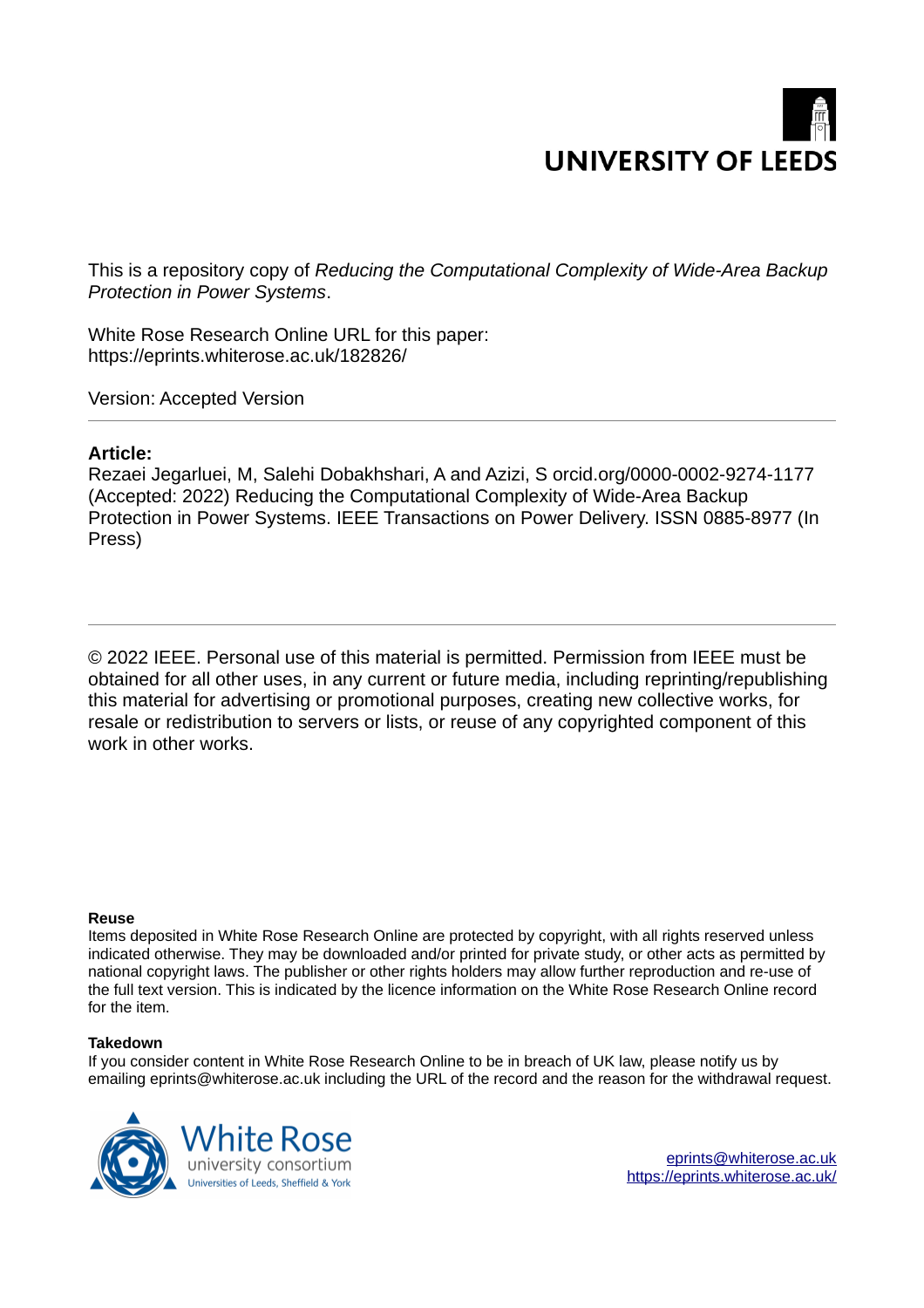# Reducing the Computational Complexity of Wide-Area Backup Protection in Power Systems

M. Rezaei Jegarluei, A. S. Dobakhshari, and S. Azizi, *Senior Member*, *IEEE*

*Abstract***—Wide-area backup protection (WABP) refers to the identification of the faulted line amongst candidate lines by using sparse PMU measurements. This letter proposes a technique for reducing the computational complexity of WABP methods that employ the superimposed-circuit concept. A proposition is presented and proved to justify that the system of equations pertaining to every candidate line can be directly obtained from the bus impedance matrix of the pre-fault power system. This is in contrast with existing WABP methods requiring the establishment of as many distinct bus impedance matrices as the number of candidate lines in the power system. The applicability and effectiveness of the proposed technique are verified by conducting more than 20,000 simulations on the IEEE 39-bus test system.** 

*Index Terms***—Bus impedance matrix, nodal injections, superimposed circuit, wide area backup protection (WABP).** 

#### I. INTRODUCTION

NADEQUACY of local data in providing a holistic picture INADEQUACY of local data in providing a holistic picture<br>of the system state along with measurement inaccuracies due to transient responses of instrument transformers are root causes of local protection failures [1]. The proliferation of phasor measurement units (PMUs) has paved the way for wide-area backup protection (WABP) as a complementary means for addressing shortcomings of local protections [2]. This enhances the protection system's reliability, thus facilitating the operation of the power system against faults.

A prerequisite for applying superimposed-based WABP methods is that the pre-fault and post-fault circuits have the same bus impedance matrix [2-4]. This can easily be realized by removing the faulted line from the circuit and replacing it by suitable current sources before and after the fault onset. To identify the faulted line, the replacement procedure is carried out for all candidate lines. A system of equations is derived for each case relating the measurements to the candidate line under study. The sum of squared residuals (*SoSR*) is calculated for the developed system of equations. The candidate line with the least *SoSR* is identified as the faulted line [2-4].

If *l* denotes the number of lines in a power system, WABP methods introduced in [2-4] require the calculation of *l* distinct bus impedance matrices upon any changes in the power system's topology/operating point. Given the dynamic nature of power systems, this translates to a continuous need for calculating and updating of *l* coefficient matrices, which can be highly demanding for large-scale power systems.



Ahmad Salehi Dobakhshari is with the Faculty of Engineering, University of Guilan, Rasht 4199613776, Iran (e-mail: salehi\_ahmad@guilan.ac.ir).



Fig. 1. (a) Pre-fault circuit. (b) Post-fault circuit. (c) Superimposed circuit with line *i-j* removed. (c) Superimposed circuit with line *i-j* connected.

This letter asserts that the coefficient matrix corresponding to every candidate line can be directly calculated from the bus impedance matrix of the pre-fault power system, irrespective of the faulted line, fault type, and fault location. A proposition is presented with analytical proof justifying the validity of the proposed technique. This removes the need for numerous modifications of the bus impedance matrix w.r.t the candidate lines under study. Extensive simulations are conducted to confirm that the proposed technique reduces the computational burden without impacting the success rate of WABP.

#### II. WABP BASED ON THE SUPERIMPOSED CIRCUIT CONCEPT

Let us assume line *i-j* in a power system is faulted. Figs 1(a) and 1(b) show the pre-fault and post-fault circuits of this power system with *N* buses. The differences between the voltage and current phasors following the fault can be attributed to the corresponding voltages and currents in the superimposed circuit shown in Fig. 1(c). The topology of the superimposed circuit is independent of the fault location on the line, yet different from that of the pre-fault circuit as line *ij* is excluded from the former. Let  $\Delta I_i$  and  $\Delta I_j$  refer to the superimposed nodal injections at buses *i* and *j*, respectively, as the only non-zero injections in the superimposed circuit of Fig. 1(c). Thus, the superimposed voltage at an arbitrary bus *q* can be obtained from

$$
\Delta V_q = Z_{qi} \Delta I_i + Z_{qj} \Delta I_j \tag{1}
$$

where  $Z_{qi}$  is the entry in the *q*-th row and *i*-th column of the bus impedance matrix. Let  $\Delta J_{uw}$  denote the sending-end superimposed current of line *u*-*w*. It can be easily shown that

$$
\Delta J_{uw} = C_{uw,i} \Delta I_i + C_{uw,j} \Delta I_j \tag{2}
$$

where the derivation of  $C_{uw,k}$  is detailed in [3]. Every voltage and current measurements provided by PMUs can be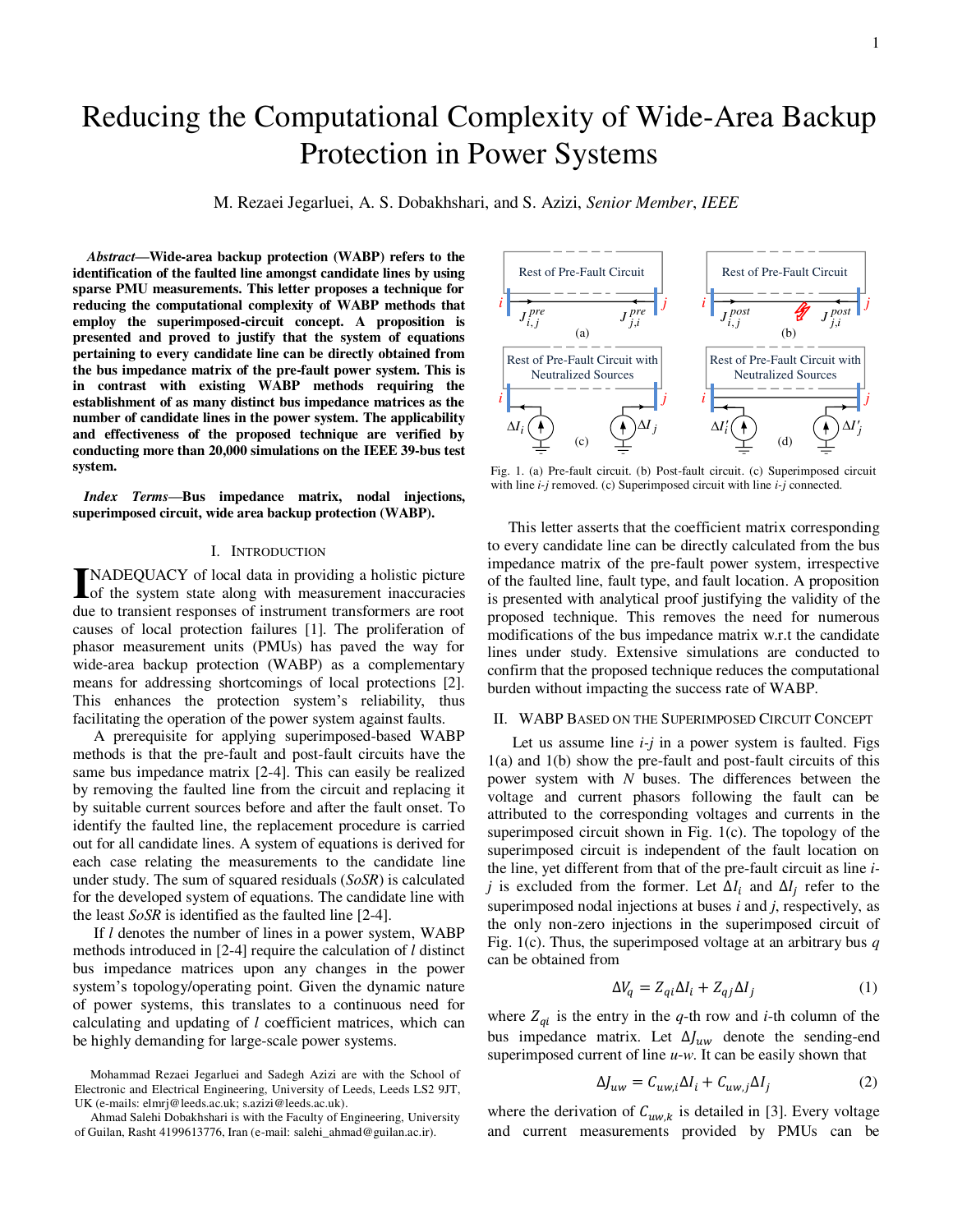substituted in (1) and (2), respectively, to form an equation in  $\Delta I_i$  and  $\Delta I_j$ . These equations together form an overdetermined system of equations as below

$$
\mathbf{m} = \mathbf{H} \begin{bmatrix} \Delta I_i \\ \Delta I_j \end{bmatrix} + \varepsilon \tag{3}
$$

where  $m$  and  $H$  are the measurement vector and the coefficient matrix [4]. The vector  $\varepsilon$  also stands for measurement errors.

The residuals of a system of equations are defined as the discrepancy between the measured quantities and their corresponding estimations [5]. The sum of squared residuals for (3) can be calculated from the closed-form solution below

$$
SoSR = m^*S^*Sm \tag{4}
$$

where  $S = (I - (H^*R^{-1}H)^{-1}H^*R^{-1})$  [5]. The asterisk refers to the conjugate transpose of the matrix/vector. Besides, *R* and *I* denote the covariance matrix of measurement errors and the identity matrix of appropriate size, respectively.

To form (3), it is assumed that line *i-j* is the faulted line; a hypothesis whose truth is unknown upon receiving PMU data. Nonetheless, if this hypothesis is true, the *SoSR* corresponding to (3) will be quite negligible (ideally zero if measurements were error-free). This feature has been employed in several research works to identify the faulted line [2-4]. In doing so, (3) is built for every candidate line and (4) is calculated for each. The line corresponding to the smallest *SoSR* is identified as the faulted line. It is worth noting that (3) remains functional even if the faulted line is a double-circuit line. The reason is that the whole faulted line can still be modelled by proper current sources from the viewpoint of the remainder of the power system. As a result, the *SoSR* index can still pinpoint the faulted line regardless of whether it is single- or double-circuit. However, a PMU at one of the faulted line terminals is necessary if we are to determine which of the two circuits is faulted [6].

#### III. REDUCING COMPUTATIONAL COMPLEXITY

To determine which candidate line is faulted, (3) is built for every candidate line to obtain the associated *SoSR* [3]. This requires the removal of the candidate line from the pre-fault circuit to calculate the entities of the corresponding coefficient matrix  $H$ . If there are *l* candidate lines in the system,  $H$  must be obtained for *l* different circuits that differ from one another in the presence/absence of the candidate line. This letter asserts that  $H$  can be directly built from the pre-fault circuit for all candidate lines, with no modifications w.r.t the candidate line under study. The argument follows from the proposition below (proof in Appendix A):

*Proposition*: *Consider the response of the circuit of Fig.*   $I(c)$  for given nodal injections  $\Delta I_i$  and  $\Delta I_j$  at buses *i* and *j*,  $r$ *espectively. There are unique injections*  $\Delta I'_i$  *and*  $\Delta I'_j$  *that produce the same response in the circuit of Fig. 1(d) if applied respectively at buses i and j of that circuit.*

The converse of the above proposition is also true. For any response in the circuit of Fig. 1(d) resulting from non-zero injections  $\Delta I'_i$  and  $\Delta I'_j$ , there are unique  $\Delta I_i$  and  $\Delta I_j$  that will produce the same response in the circuit of Fig. 1(c).



Fig. 2. *SoSR* and estimated fault distance using different methods.

TABLE I COMPARISON BETWEEN DIFFERENT WABP METHODS

| Error Type          |          |         | <b>Measurement Error</b> |         | Line Parameter Error |       |         |
|---------------------|----------|---------|--------------------------|---------|----------------------|-------|---------|
| Error Range $(\% )$ |          | $\pm 0$ | ±4                       | $\pm 8$ | $_{\pm 0}$           | ±4    | $\pm 8$ |
| <b>FLISR</b><br>(%) | Proposed | 99.88   | 99.03                    | 98.49   | 99.88                | 97.29 | 94.22   |
|                     | [3]      | 99.93   | 99.15                    | 98.47   | 99.93                | 97.59 | 93.75   |
|                     | [4]      | 99.43   | 99.26                    | 98.83   | 99.43                | 97.73 | 92.92   |
| AFLE<br>(%)         | Proposed | 0.63    | 0.96                     | 1.21    | 0.63                 | 1.41  | 2.11    |
|                     | [3]      | 0.65    | 1.00                     | 1.11    | 0.65                 | 1.11  | 2.01    |
|                     | [4]      | 0.67    | 1.01                     | 1.48    | 0.67                 | 1.02  | 3.23    |

It can be concluded from the above proposition and its converse that any response that can be achieved for either of the two circuits is achievable for the other one. A conditional statement that follows from this is that if the *SoSR* for the circuit of Fig. 1(c) is zero, the *SoSR* for the circuit of Fig. 1(d) will be zero, as well. The converse of this conditional statement is also true. The reason is that the *SoSR* being zero means the observed measurements could be the response of the superimposed circuit for which (3) has been built [4]. Therefore, we assert that building *H* based upon the pre-fault circuit can reduce the computational complexity while maintaining the capability of indicating the faulted line.

#### IV. PERFORMANCE EVALUATION

The performance of the proposed technique is evaluated by conducting extensive simulations on the IEEE 39-bus test system. Buses 3, 5, 8, 11, 14, 16, 19, 23, 25, 27, 29 and 39 are equipped with PMUs. The real PMU model of [7] is used to extract the phasors of generated time-domain waveforms in PowerFactory following a wide variety of short-circuit faults.

To validate the capability of the proposed technique in identifying the faulted line, an arbitrary 1-ph-g fault at 95% of line 17-18 is investigated for up to 300 ms following the fault onset. The fault distance is also estimated using the closedform solution proposed in [4] by obtaining the superimposed currents and voltages of the faulted line from (3), (A2), and (A3). Fig. 2 shows the *SoSRs* calculated for the faulted line, and the fault distance estimation using the proposed technique and the method proposed in [4]. As expected, the *SoSRs* calculated by both methods are quite similar with a difference in the order of 10−6, which correctly identify the faulted line. The estimated fault distance on the line is practically the same.

Now, the general performance of the proposed technique is examined and compared with that of other methods for various fault types and locations on every line. To compare the sensitivity of WABP methods to measurement and parameter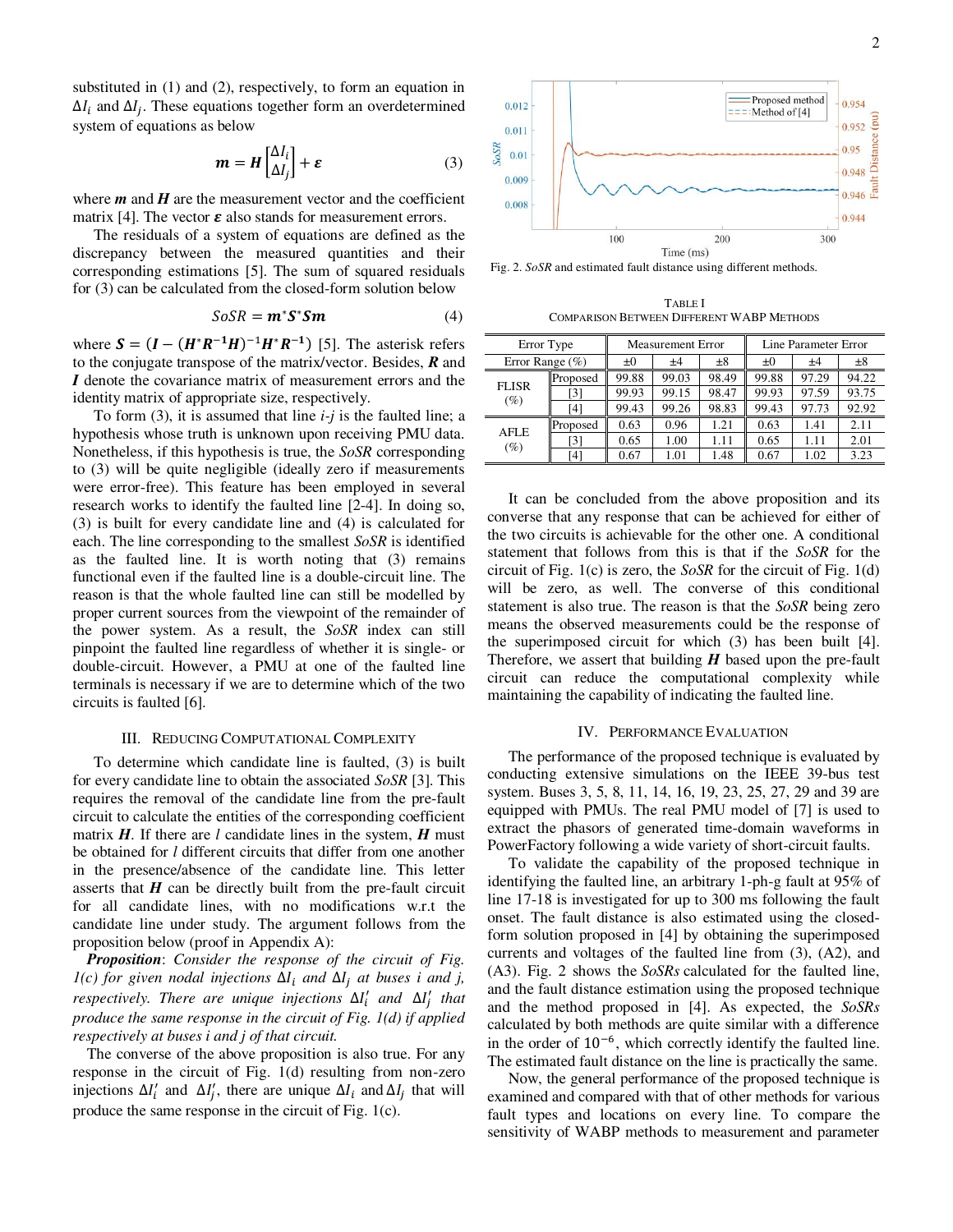TABLE II SENSITIVITY OF THE PROPOSED METHOD TO FAULT RESISTANCE

| <b>Fault Resistance</b> | $0\Omega$ | $5 \Omega$ | $10 \Omega$ | 15 Ω  | 25 Ω  |
|-------------------------|-----------|------------|-------------|-------|-------|
| FLISR $(\%)$            | 99.88     | 99.82      | 99.63       | 99.47 | 99.34 |
| A FLE (%)               | 0.63      | 0.65       | 0.67        |       |       |

errors, these quantities are assumed to have errors with normal distribution with mean zero. Measurement errors account for different sources of errors such as instrument transformers error, phasor estimation, and measurement noises [8]. The error ranges are reported based upon the three-sigma criterion [4]. Table I summarizes the results obtained from 20,000 simulated cases, in terms of faulted-line identification success rate (FLISR) and average fault location error (AFLE). Table II shows the method's performance for different fault resistances. The minor difference in *SoSR*s and estimated nodal currents in the presence of parameter/measurement error and different fault resistances do not noticeably affect WABP's success rate nor the accuracy of fault location.

The computational burden of WABP by the methods investigated can be divided into two parts, namely building *H* and (3) for different candidate lines and calculating the *SoSR*s for the developed systems of equations. On average, the first part takes around 25 ms by the methods in [3-4], which is reduced to 12 ms using the proposed technique. The second part is identical in all methods and takes around 5 ms for the IEEE 39-bus system with 34 candidate lines. Thus, the proposed technique in this paper reduces the whole computational burden by about 40%. As detailed in Appendix B, the computation time of WABP by the proposed technique can be presented by "Big O Notation" as  $\mathbf{0}(5N_m^2)$ , where  $N_m$ is the number of measurements. The constant scalar 5 can be dropped in big O notation for a very large  $N_m$ .

#### V. CONCLUSION

This letter proposes a technique to reduce the computational complexity of wide-area backup protection (WABP) methods that are based upon the superimposed circuit concept. A proposition is put forward and proved to demonstrate that there is a one-to-one equivalence between the responses of the superimposed circuit with and without the faulted line. This removes the need for calculating as many bus impedance matrices as the number of candidate lines in the system to identify the faulted line. The proposed technique limits the foregoing requirement to merely calculating the bus impedance matrix of the pre-fault power system. Extensive simulations conducted confirm that the proposed technique can reduce the computational burden without impacting the success rate of WABP. The reduced computational burden offered by the proposed technique, along with other merits of superimposed-circuit-based WABP methods such adaptability with the sparsity of PMUs and communication latencies, increase the chances of the uptake of such methods by system operators.

#### APPENDIX A: MATHEMATICAL PROOF OF THE PROPOSITION

Let us assume that the two non-zero nodal injections  $\Delta I_i$ 

and  $\Delta I_j$  result in superimposed voltages  $\Delta V_1, \Delta V_2, ..., \Delta V_N$  in the circuit of Fig. 1(c). Now, let us reorder buses as *i*, *j*, 1, …, *N*. The admittance matrix of the circuit of Fig. 1(c) after this reordering is denoted by  $Y$ . By partitioning  $Y$ , the nodal equations for this circuit can be written as below

$$
\begin{bmatrix}\n\Delta I_i \\
\Delta I_j \\
\vdots \\
0 \\
0\n\end{bmatrix} = \begin{bmatrix}\n\frac{\mathbf{Y}}{|\mathbf{A}_{2\times 2}|} & \mathbf{B}_{2\times (N-2)} \\
-\mathbf{A}_{2\times 2} & -\mathbf{B}_{2\times (N-2)} \\
\vdots & \vdots \\
0 & 0\n\end{bmatrix} \begin{bmatrix}\n\Delta V_i \\
\Delta V_j \\
\vdots \\
\Delta V_k\n\end{bmatrix}
$$
\n(A1)

In virtue of the invertibility of the nodal admittance matrix [9], the superimposed voltages  $\Delta V_i$  and  $\Delta V_j$  can be uniquely calculated from (1) as follows

$$
\begin{bmatrix} \Delta V_i \\ \Delta V_j \end{bmatrix} = \begin{bmatrix} Z_{ii} & Z_{ij} \\ Z_{ij} & Z_{jj} \end{bmatrix} \begin{bmatrix} \Delta I_i \\ \Delta I_j \end{bmatrix}
$$
 (A2)

Let  $z_l$  and  $y_l$  denote the series impedance and shunt admittance of line *i*-*j*, which can be accurately calculated from the distributed parameter model of line *i-j*. Now let us define nodal injections  $\Delta I'_i$  and  $\Delta I'_j$  as below

$$
\begin{bmatrix} \Delta I'_i \\ \Delta I'_j \end{bmatrix} = \begin{bmatrix} \frac{1}{z_l} + \frac{y_l}{z} & \frac{-1}{z_l} \\ \frac{-1}{z_l} & \frac{1}{z_l} + \frac{y_l}{z} \end{bmatrix} \begin{bmatrix} Z_{ii} & Z_{ij} \\ Z_{ij} & Z_{jj} \end{bmatrix} \begin{bmatrix} \Delta I_i \\ \Delta I_j \end{bmatrix} + \begin{bmatrix} \Delta I_i \\ \Delta I_j \end{bmatrix} \quad (A3)
$$

One can conclude from (A1)-(A3) that

$$
\begin{bmatrix} \Delta I_i' \\ \Delta I_j' \end{bmatrix} = \overline{\left( \begin{bmatrix} \frac{1}{z_l} + \frac{y_l}{2} & -\frac{1}{z_l} \\ -\frac{1}{z_l} & \frac{1}{z_l} + \frac{y_l}{2} \end{bmatrix} + \mathbf{A} \right)} \begin{bmatrix} \Delta V_i \\ \Delta V_j \end{bmatrix} + \mathbf{B} \begin{bmatrix} \Delta V_1 \\ \vdots \\ \Delta V_N \end{bmatrix} \tag{A4}
$$

Combining (A4) with the lower part of (A1) gives

$$
\begin{bmatrix}\n\Delta I_i' \\
\Delta I_j' \\
\vdots \\
0\n\end{bmatrix} = \begin{bmatrix}\n\frac{\mathbf{r}'}{A'_{2\times 2}} & \mathbf{B}_{2\times (N-2)} \\
-\mathbf{R}_{2\times (N-2)} & \mathbf{B}_{2\times (N-2)} \\
\mathbf{C}_{(N-2)\times 2} & \mathbf{D}_{(N-2)\times (N-2)}\n\end{bmatrix} \begin{bmatrix}\n\Delta V_i \\
\Delta V_j \\
\vdots \\
\Delta V_N\n\end{bmatrix}
$$
\n(A5)

The only difference between the circuits of Figs 1(c) and 1(d) is that line *i-j* does not exist in the former but in the latter. It can be confirmed that the matrix  $Y'$  is the admittance matrix of the circuit of Fig. 1(d) in which the buses are reordered as *i*, *j*, 1, …, *N*. Since the shunt/series elements of line *i-j* are only connected to buses *i* and *j*, the submatrices  $\mathbf{B}$ ,  $\mathbf{C}$ , and  $\mathbf{D}$  in  $\mathbf{Y}$ and  $Y'$  are identical. Accounting for these elements,  $A$  needs to be replaced by  $A'$  to form the admittance matrix of the circuit of Fig. 1(d). Therefore, (A5) implies that injecting  $\Delta I'_i$  and  $\Delta I'_j$ in the circuit of Fig. 1(d), results in the same superimposed voltages as those in the circuit of Fig. 1(c).

The voltage response equivalence between the two circuits guarantees that the superimposed branch currents in both circuits are identical. This is because identical lines will carry the same currents if subjected to the same terminal voltages. This ends the proof. The converse of the Proposition can be proved in a similar way, as well.